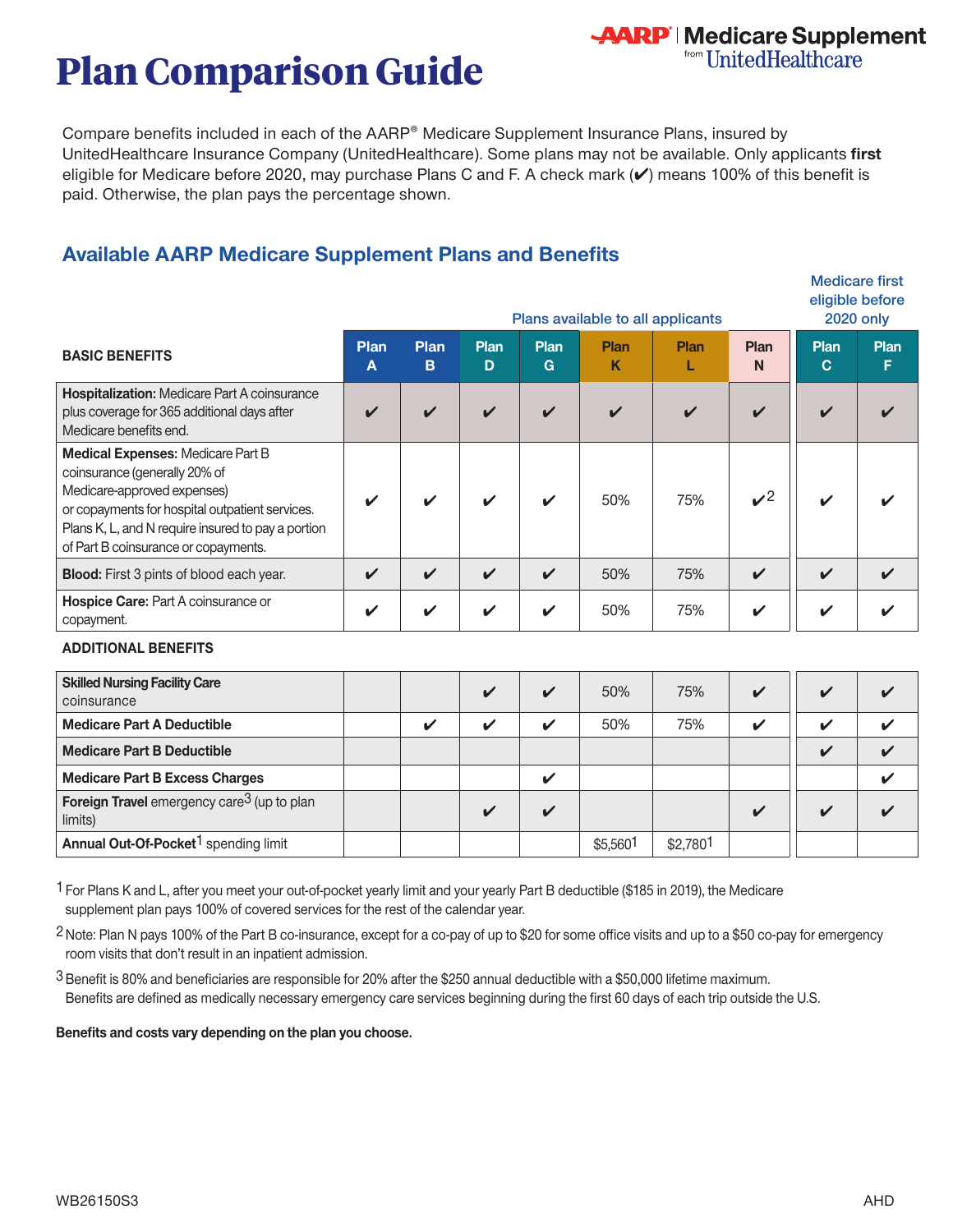## **Learn more about the cost considerations for Medicare supplement plans.**

#### **Lower Benefits, Higher Out-of-Pocket (Plans A and B)**

Medicare Supplement Plan A offers just the Basic Benefits while Plan B covers Basic Benefits plus a benefit for the Medicare Part A deductible, which could be one of the largest out-of-pocket expenses if you need to spend time in a hospital. Plans A and B have lower monthly premiums with higher-out-of-pocket costs for things like Skilled Nursing Facility Coinsurance, Part B Excess Charges, and Foreign Travel Emergency Care.

## **Higher Benefit Level, Higher Premium (Plans C†, D, F† and G)**

Plans C, D, F and G offer the most supplemental coverage, paying many of your out-of-pocket costs for Medicare-approved services. Consider these plans if you are willing to pay a higher monthly premium in exchange for more healthcare coverage and lower out-of-pocket costs.

†Please note: Only applicants **first** eligible for Medicare before 2020 may purchase Plans C and F.

#### **Lower Premium, Cost Sharing (Plans K and L)**

Plans K and L are cost-sharing plans offering lower monthly premiums because they pay a percentage of the coinsurance instead of the full coinsurance amount. Once the out-of-pocket limit is reached, these plans pay 100% of covered services for the rest of the calendar year.

#### **Co-Pay Structure, Mid-Range Premium (Plan N)**

Plan N covers the Part B coinsurance, but you pay copayments for covered doctor office and emergency room visits in exchange for a mid-range monthly premium.

## **Why consider a Medicare supplement insurance plan?**

Medicare supplement insurance plans help pay some of the out-of-pocket costs that Medicare does not pay – **giving you more complete coverage than Medicare alone**.

With Medicare supplement plans:

- You're able to keep your own doctor who accepts Medicare patients.
- See any specialist without a referral.
- There are no claim forms to fill out.
- Coverage goes with you anywhere in the U.S. when you travel.